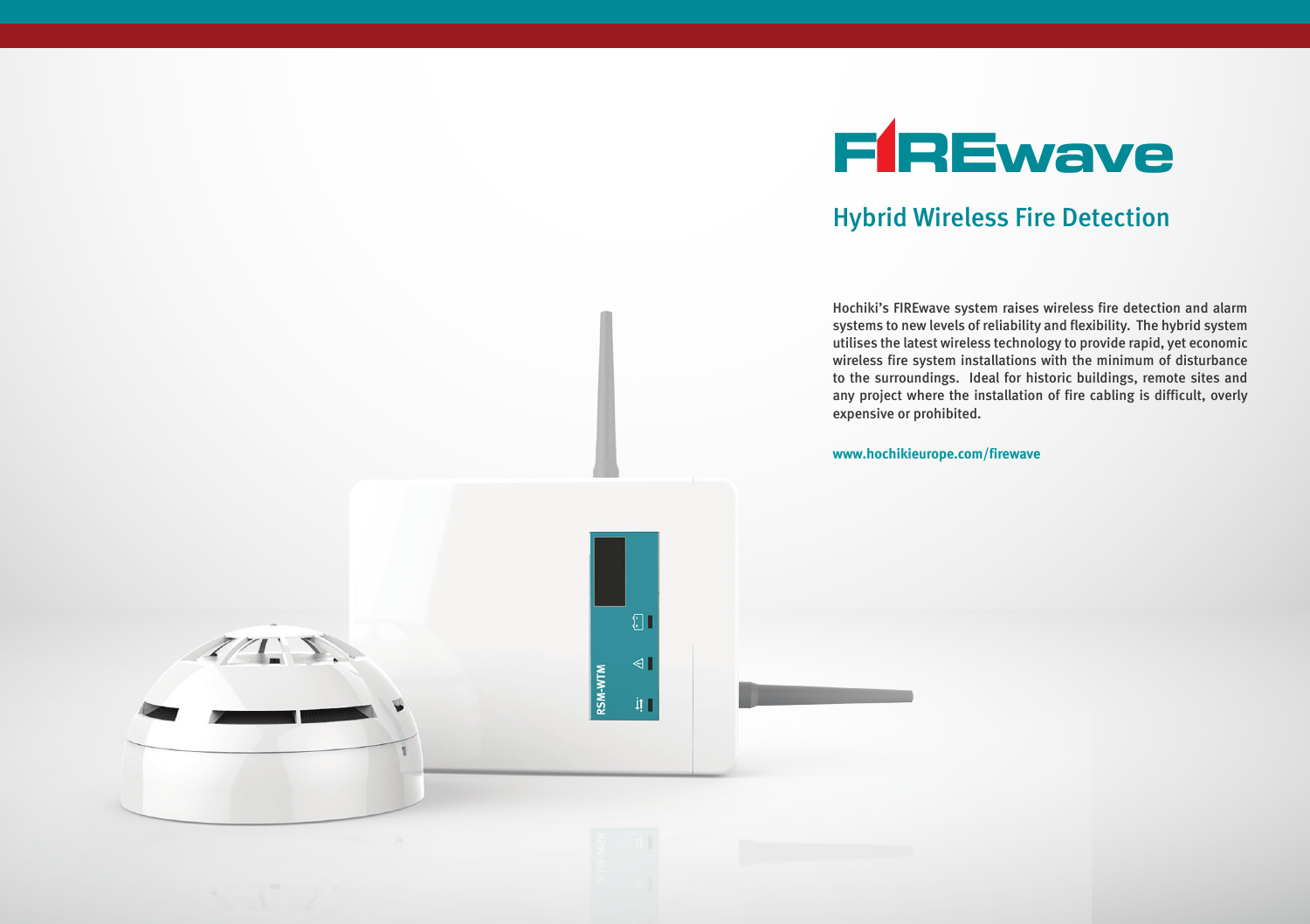# $\Box$



#### **RSM-WTM**

A Wire to Wireless Translator Module which allows a wireless fire detection system to be interfaced directly onto the loop. Fully loop-powered, the unit can support up to 32 wireless devices\* and up to 7 RSM-EXP Expander Modules\*\*.

- **F** Loop Powered
- $\blacktriangleright$  Bi-directional wireless communication
- $\blacktriangleright$  Automatic wireless channel hopping
- $\blacktriangleright$  Fully intelligent
- $\blacktriangleright$  High reliability and sensitivity
- $\blacktriangleright$  Flexible on site device adjustment
- $\blacktriangleright$  IP65 protection for exterior mounting
- $\blacktriangleright$  Makes additions to existing wired systems easy and cost effective
- $\blacktriangleright$  LPCB approved
- $\blacktriangleright$  Self optimising wireless amplitude and frequency.

#### **RSM-EXP**

A Wireless Expander Module which allows extended signal coverage for the wireless system by boosting signal strengths from translators, to cover larger buildings for example. Up to 7 RSM-EXP Expander Modules\*\* can be supported by a single RSM-WTM Wireless Translator Module.

- $\blacktriangleright$  Bi-directional wireless communication
- $\blacktriangleright$  Automatic wireless channel hopping
- $\blacktriangleright$  Fully intelligent
- $\blacktriangleright$  High reliability and sensitivity
- $\blacktriangleright$  Flexible on site device adjustment
- $\blacktriangleright$  IP65 protection for exterior mounting
- $\blacktriangleright$  Makes additions to existing wired systems easy and cost effective
- $\blacktriangleright$  Requires external power supply (24 VDC)
- $\blacktriangleright$  LPCB approved
- $\blacktriangleright$  Self optimising wireless amplitude and frequency.





The RSM-WTM Translator Module (T) is fitted to the analogue addressable fire system loop. It then provides an interface between the loop and the wireless devices. The module is fully powered by the loop and full control and monitoring of the wireless devices is possible through the control panel.

The RSM-EXP Expander Module (E) allows the wireless system to provide greater coverage by receiving and re-transmitting the boosted wireless signal.

\*Maximum number of 16 output devices such as A/V or output modules.

\*\*Maximum of 5 child Expander Modules connected in cascade or a maximum of 3 child Expander Modules connected directly to the Translator Module or another Expander Module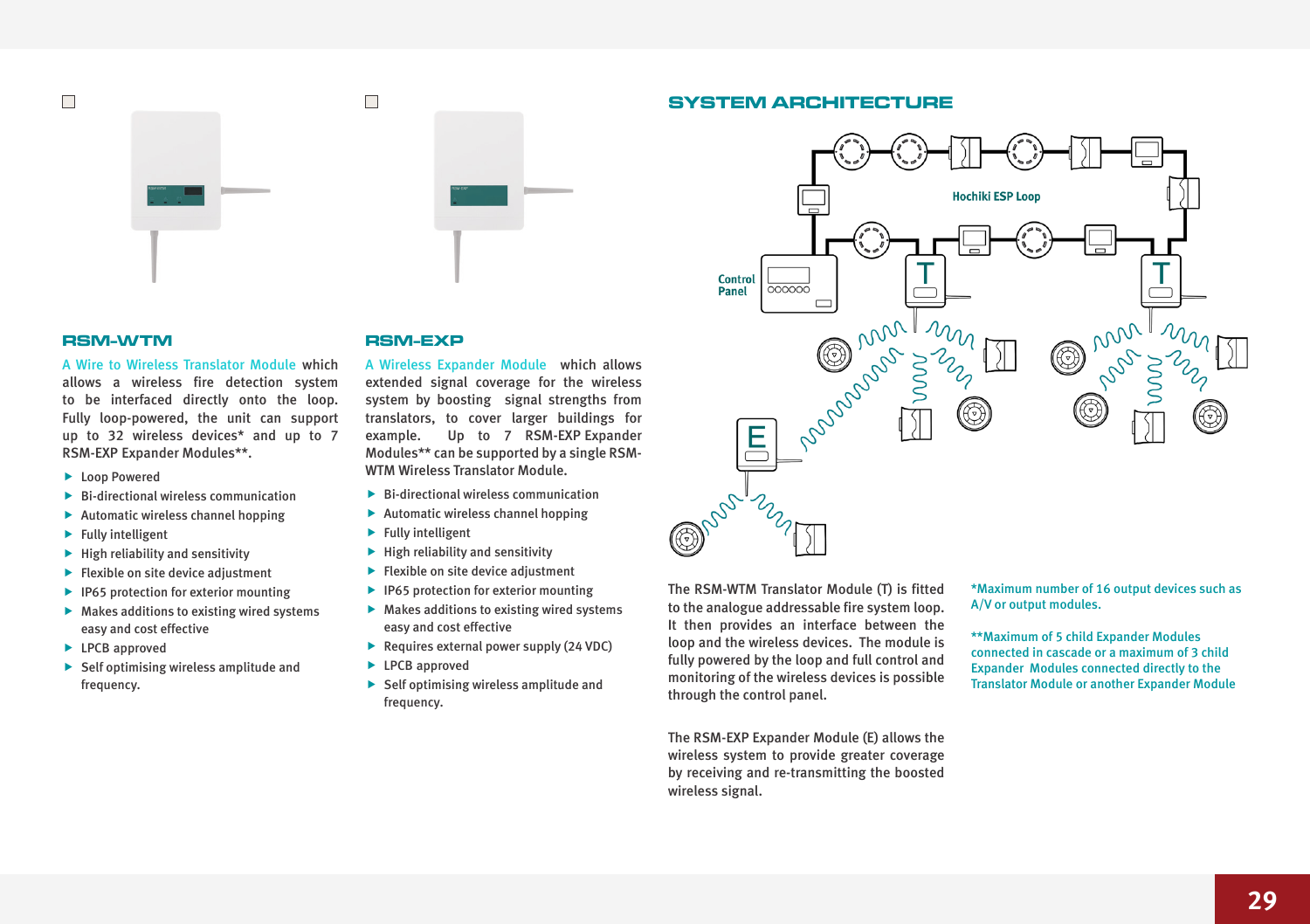$\Box$ 



## **RSM-CIM**

A Wireless Conventional Interface Module which allows a zone of wireless devices to be added to an existing conventional zone (or as a stand-alone zone). The zone is wired directly to the RSM-CIM which is then in turn supported by an RSM-EXP Expander Module.

- $\blacktriangleright$  Bi-directional wireless communication
- $\blacktriangleright$  Automatic wireless channel hopping
- $\blacktriangleright$  Fully intelligent
- $\blacktriangleright$  High reliability and sensitivity
- $\blacktriangleright$  Flexible on site device adjustment
- $\blacktriangleright$  IP65 protection for exterior mounting
- $\blacktriangleright$  Makes additions to existing wired systems easy and cost effective
- $\blacktriangleright$  Requires external power supply for use as stand-alone zone
- $\blacktriangleright$  Self optimising wireless amplitude and frequency.

#### **RSM-IP**

A Wireless Single Channel Input Module which allows the on/off status (alarm/fault) of an external device to be transmitted to a control panel wirelessly via an RSM-CIM, RSM-EXP or RSM-WTM.

- $\blacktriangleright$  Latching Input circuits are monitored for fire and fault conditions
- $\blacktriangleright$  Bi-directional wireless communication
- $\blacktriangleright$  Automatic wireless channel hopping
- $\blacktriangleright$  Fully intelligent
- $\blacktriangleright$  High reliability and sensitivity
- $\blacktriangleright$  Flexible on site device adjustment
- $\blacktriangleright$  Makes additions to existing wired systems easy and cost effective
- $\blacktriangleright$  Self optimising wireless amplitude and frequency.

# **RSM-POM**

A Wireless Powered Output Module which allows the control panel to activate/switch the circuits of an external device or system wirelessly via an RSM-CIM, RSM-EXP or RSM-WTM. The unit's contacts can be configured to be normally open or normally closed and switch at 30 VDC/125 VAC at 2 A. The unit can be configured to provide either a 12 VDC or a 24 VDC output.

- $\triangleright$  Contacts can be configured as N/O or N/C
- ▶ Selectable output 12 VDC or 24 VDC
- $\blacktriangleright$  Bi-directional wireless communication
- $\blacktriangleright$  Automatic wireless channel hopping
- $\blacktriangleright$  Fully intelligent
- $\blacktriangleright$  High reliability and sensitivity
- $\blacktriangleright$  Flexible on site device adjustment
- $\blacktriangleright$  Makes additions to existing wired systems easy and cost effective
- $\blacktriangleright$  Self optimising wireless amplitude and frequency.

#### **RSM-CP**

A Wireless Resettable Manual Call Point which features a simulated glass front. When activated, a plastic 'flag' is displayed in the window of the unit; the supplied key will reset the flag and unit. Supplied with back box. Weatherproof housing also available

- $\blacktriangleright$  Bi Directional wireless communication
- $\blacktriangleright$  Fully intelligent
- $\blacktriangleright$  Utilises standard low cost lithium battery technology
- $\blacktriangleright$  Long battery life
- **Resettable Element**
- $\blacktriangleright$  Clear 'device activated' warning flag
- $\blacktriangleright$  High reliability
- $\blacktriangleright$  Automatic channel hopping
- $\blacktriangleright$  Self optimising wireless amplitude and frequency.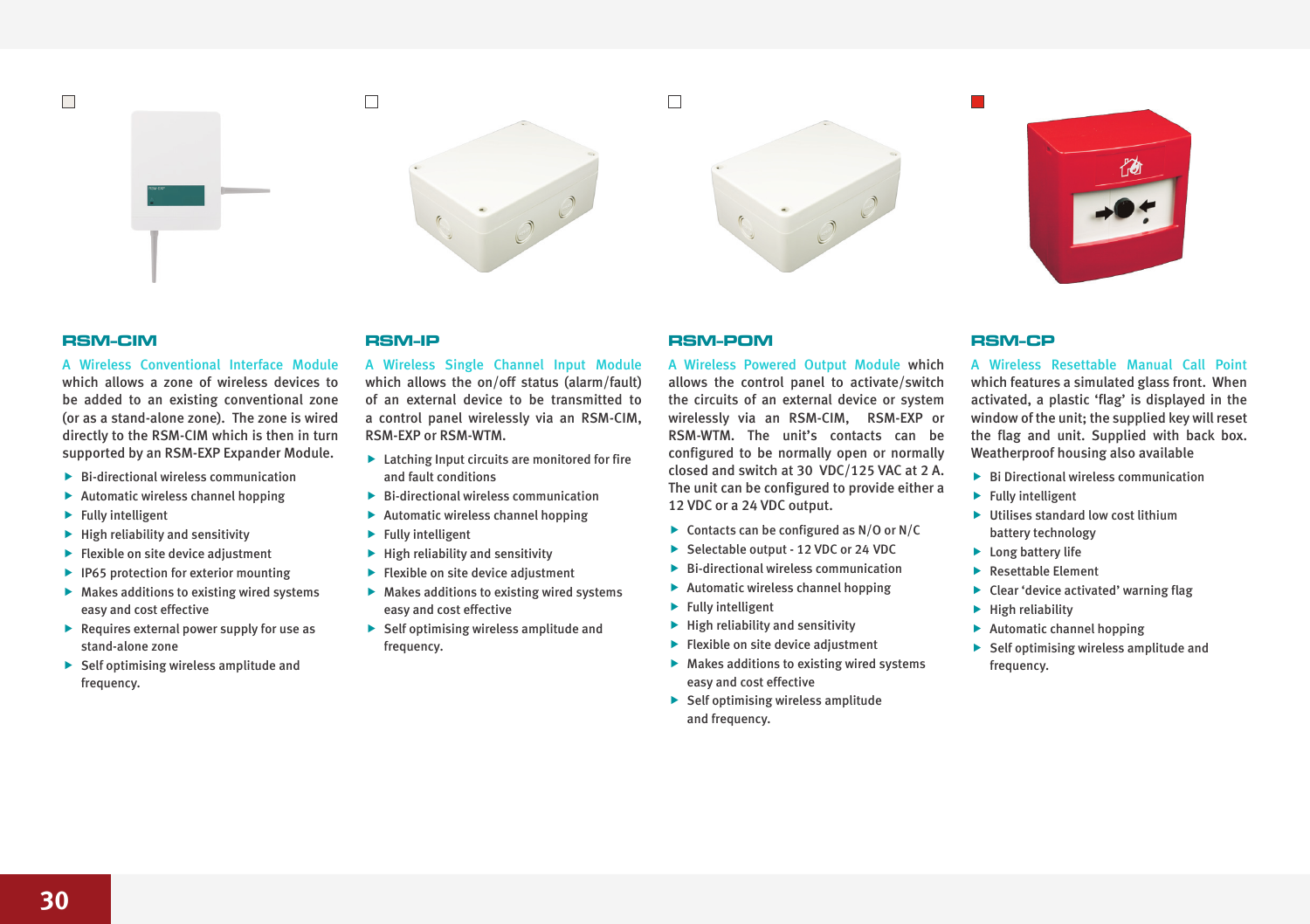$\Box$ 







#### **ROP-E**

A Wireless Dual Optical Smoke Detector designed for open area protection and utilises dual-path optical smoke detection technologies and algorithms for improved performance, whilst maintaining the high levels of unwanted alarm rejection. Utilising wellproven adaptive radio signal processing algorithms ensure the highest levels of life safety and system reliability are achieved. An in-built magnet test allows easy activation to verify correct functionality and response.

- $\blacktriangleright$  Advanced dual path optical chamber design
- $\blacktriangleright$  Internal algorithm processing optimises performance
- $\blacktriangleright$  3rd party approved
- $\blacktriangleright$  Up to 10 year battery life
- $\blacktriangleright$  Utilises standard low cost lithium battery technology
- $\blacktriangleright$  Bi-directional wireless communications
- $\blacktriangleright$  Compatible with all FIREwave Translators and Expanders
- $\blacktriangleright$  5 year product warranty
- $\blacktriangleright$  Device identification tab
- $\blacktriangleright$  Dual angle scattering analysis
- $\blacktriangleright$  Fast test feature for engineer testing.

#### **RHT-E**

 $\Box$ 

A Wireless Class P Heat Detector designed for open area protection giving the best possible warning of a fire condition in locations where smoke detection technology is not suitable. The well-proven adaptive radio signal processing algorithms ensure the highest levels of life safety and system reliability are achieved. An in-built magnet test allows easy activation to verify correct functionality and response.

- $\blacktriangleright$  Twin alarm LEDs for 360 deg visibility
- $\blacktriangleright$  Internal algorithm processing optimises performance
- $\blacktriangleright$  3rd party approved
- $\blacktriangleright$  Utilises standard low cost lithium battery technology
- $\blacktriangleright$  Bi-directional wireless communications
- $\blacktriangleright$  Multiple sensitivity settings
- $\blacktriangleright$  Device identification tab.

#### **RMC-E**

 $\Box$ 

A Wireless Multi-Criteria Detector designed for open area protection and combines both dual-path smoke and heat detection technologies for improved performance, whilst maintaining the high levels of unwanted alarm rejection. Utilising wellproven adaptive radio signal processing algorithms ensures that the highest levels of life safety and system reliability are achieved. An in-built magnet test allows easy activation to verify correct functionality and response.

- $\blacktriangleright$  Advanced dual path optical chamber design
- $\blacktriangleright$  Internal algorithm processing optimises performance
- $\blacktriangleright$  3rd party approved
- $\blacktriangleright$  Utilises standard low cost lithium battery technology
- $\blacktriangleright$  Multiple smoke and heat sensitivity setting
- $\blacktriangleright$  Bi-directional wireless communications
- $\blacktriangleright$  Complies with the latest multi-sensor standard EN 54-295 year product warranty
- $\blacktriangleright$  Device identification tab
- $\blacktriangleright$  Twin alarm LEDs for 360° visibility.

#### **HFC-SBR-23-03**

П ā

A Wireless Weatherproof Wall Sounder VAD The HFC-SBR-23-03 Wall Sounder VAD forms the core of our wireless EN54-23 modular visual alarm device (VAD) range. The unit comes with a wireless module HFW-SIM-01 which requires fitting into the Wall Sounder VAD back box. The HFC-SBR-23-03 is weather proof as standard and is equipped with 3 levels of volume adjustment, high output LED beacon and 32 recognised tones which can be set locally at the sounder.

- $\blacktriangleright$  Flexible modular design
- Approved to  $EN54-3$  and  $EN54-23$   $(W-2.5-7)$
- $\blacktriangleright$  32 Tone Settings
- $\blacktriangleright$  Two stage alarm capability
- $\blacktriangleright$  Weatherproof as standard
- $\blacktriangleright$  Easy to install
- $\blacktriangleright$  Can be configured as Beacon only
- $\blacktriangleright$  Microphone self test facility
- $\blacktriangleright$  Also available in White.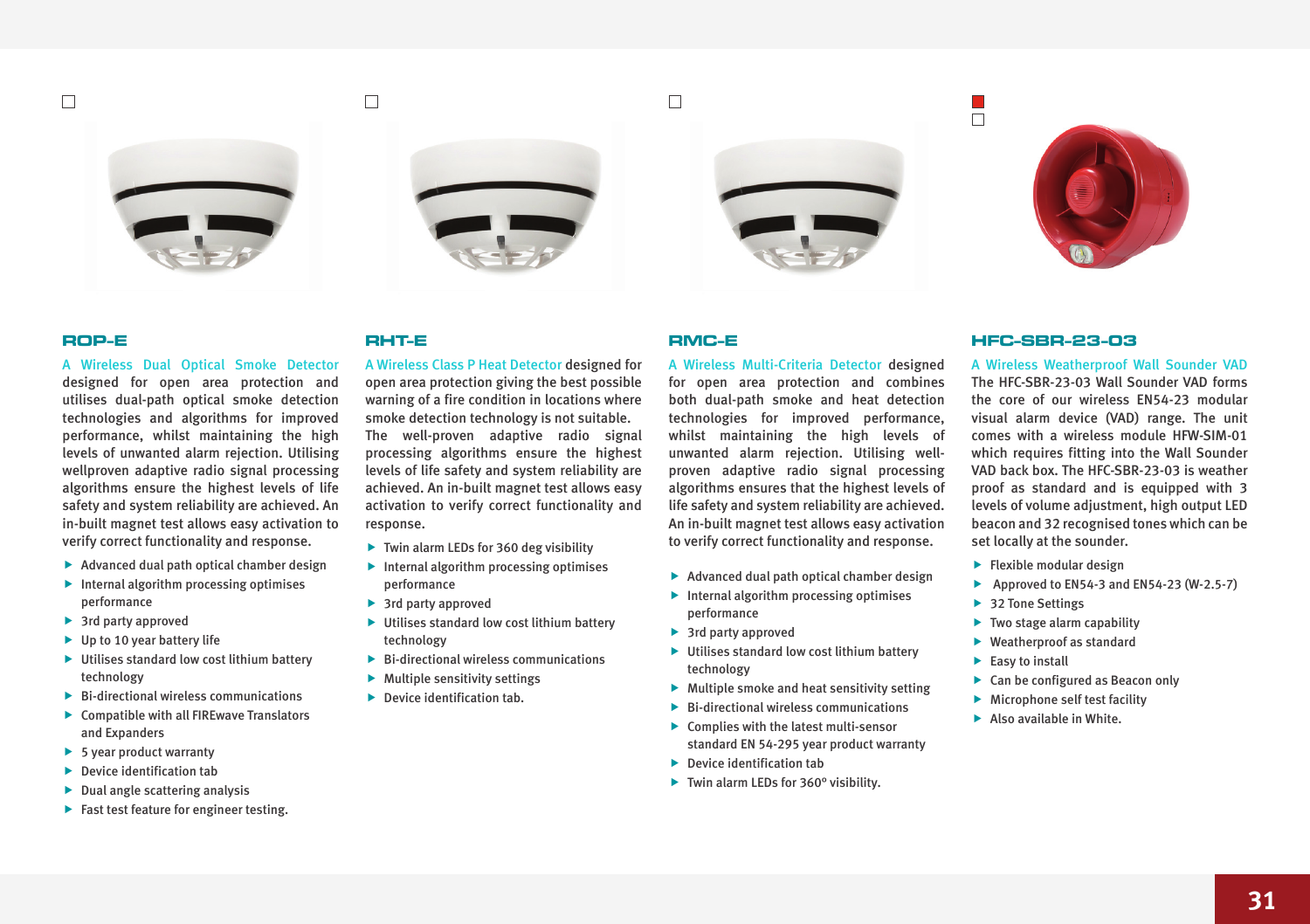$\overline{\phantom{a}}$ 









#### **HFC-WSR-03**

Wireless Weatherproof Wall Sounder The HFC-WSR-03 Wall Sounder forms the core of our wireless EN54-3 modular alarm device range. The unit comes with a wireless module HFW-SIM-01 which requires fitting into the Wall Sounder back box. The HFC-WSR-03 is weather proof as standard and is equipped with 3 levels of volume adjustment and 32 recognised tones which can be set locally at the sounder.

- $\blacktriangleright$  Flexible modular design
- $\blacktriangleright$  Approved to EN54-3
- $\blacktriangleright$  32 Tone Settings
- $\blacktriangleright$  Two stage alarm capability
- $\blacktriangleright$  Weatherproof as standard
- $\blacktriangleright$  Easy to install
- $\blacktriangleright$  Microphone self test facility
- $\blacktriangleright$  Also available in white.

## **HFW-BS-05**

 $\Box$ 

A Wireless Base Sounder unit is an aesthetically pleasing and cost effective alternative to traditional wall mounted sounder units where visual impact is important. Each unit has an integral moulded base for mounting a FIREwave detector (ROP-E, RMC-E, RHT-E) or a sounder cover if a detector is not required. The unit has as standard 32 recognised sounder tones and 2 levels of volume adjustment, all of which can be easily configured on site. Powered by standard lithium batteries and utilising well proven adaptive radio signal processing algorithms ensure the highest levels of life safety and reliability.

- $\blacktriangleright$  2 volume levels
- $\blacktriangleright$  Approved to EN54-25 and EN54-03
- $\blacktriangleright$  Bi-directional wireless communication
- $\blacktriangleright$  Iltilises dual low cost standard lithium batteries
- $\blacktriangleright$  Choice of 32 recognised tones
- $\blacktriangleright$  Compatible with all FIREwave Translators and expanders
- $\blacktriangleright$  Integral detector base
- $\blacktriangleright$  Base adaptor available to allow older sensors to be fitted to new sounder bases.

## **HFW-BSB-05**

 $\Box$ 

A Wireless Base Sounder Beacon is an aesthetically pleasing and cost effective alternative to traditional wall mounted units where visual impact is important. Each unit has an integral moulded base for mounting a FIREwave wireless detector (ROP-E, RMC-E, RHT-E) or a sounder cover if a detector is not required. The unit has as standard 32 recognised sounder tones and 2 levels of volume adjustment, all of which can be easily configured on site. Additional to the audible warning the unit is also fitted with a Red LED visual indicator for added warning capability. Utilising well-proven adaptive radio signal processing algorithms ensures the highest levels of life safety and reliability.

- $\blacktriangleright$  3rd party approval to EN54-25 and EN54-03
- $\blacktriangleright$  Bi-directional wireless communication
- $\blacktriangleright$  Iltilises dual low cost standard lithium batteries
- $\triangleright$  Choice of 32 recognised tones
- **Additional red LED visual indicator**
- $\blacktriangleright$  2 volume levels
- $\blacktriangleright$  Base adaptor available to allow older sensors to be fitted to new sounder bases.

#### **HFW-DHR-01**

wireless magnetic door holder is compatible with all of the FIREwave Wireless Translator and Expander Modules enabling it to be easily integrated into a new or existing wireless system, linked to any wired system or even used as a standalone system. Its fully wireless and battery powered capability means it requires no wiring or power supply, making installation quick, easy and cost effective.

- $\blacktriangleright$  Approved to BS EN 1155
- $\blacktriangleright$  Easy and Fast installation
- $\blacktriangleright$  Local door release button
- $\blacktriangleright$  5 year battery life
- $\blacktriangleright$  Utilises standard low cost lithium battery technology
- $\blacktriangleright$  Bi-directional wireless communications
- $\blacktriangleright$  A Fail Safe monitoring to BS 7273 4:2015 cat. A, B & C
- $\blacktriangleright$  High holding force
- $\blacktriangleright$  A Door closed monitoring option.